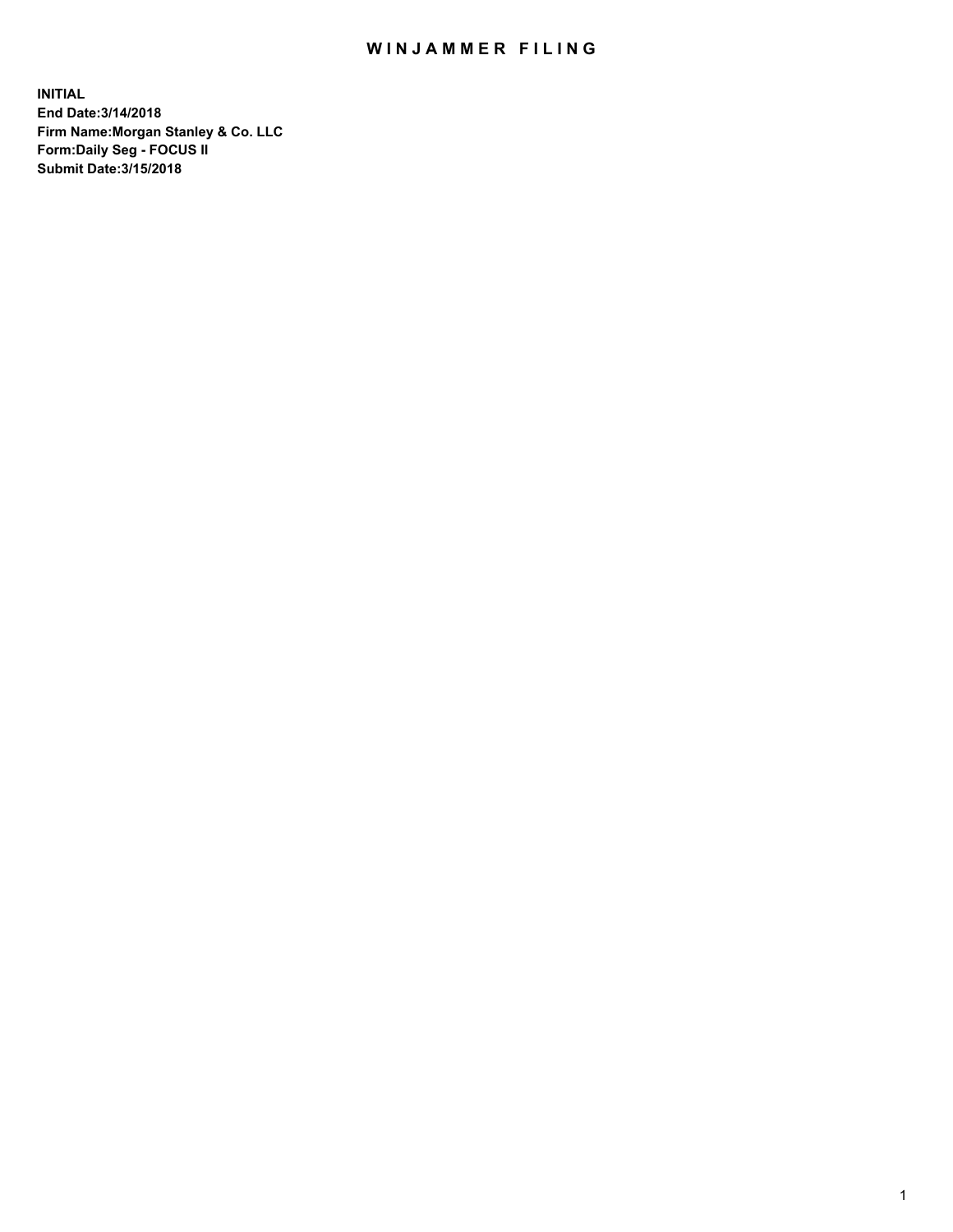## **INITIAL End Date:3/14/2018 Firm Name:Morgan Stanley & Co. LLC Form:Daily Seg - FOCUS II Submit Date:3/15/2018 Daily Segregation - Cover Page**

| Name of Company<br><b>Contact Name</b><br><b>Contact Phone Number</b><br><b>Contact Email Address</b>                                                                                                                                                                                                                          | Morgan Stanley & Co. LLC<br>Ikram Shah<br>212-276-0963<br>lkram.shah@morganstanley.com |
|--------------------------------------------------------------------------------------------------------------------------------------------------------------------------------------------------------------------------------------------------------------------------------------------------------------------------------|----------------------------------------------------------------------------------------|
| FCM's Customer Segregated Funds Residual Interest Target (choose one):<br>a. Minimum dollar amount: ; or<br>b. Minimum percentage of customer segregated funds required:%; or<br>c. Dollar amount range between: and; or<br>d. Percentage range of customer segregated funds required between: % and %.                        | 331,000,000<br>0 <sub>0</sub><br>00                                                    |
| FCM's Customer Secured Amount Funds Residual Interest Target (choose one):<br>a. Minimum dollar amount: ; or<br>b. Minimum percentage of customer secured funds required:%; or<br>c. Dollar amount range between: and; or<br>d. Percentage range of customer secured funds required between:% and%.                            | 140,000,000<br>0 <sub>0</sub><br>0 <sub>0</sub>                                        |
| FCM's Cleared Swaps Customer Collateral Residual Interest Target (choose one):<br>a. Minimum dollar amount: ; or<br>b. Minimum percentage of cleared swaps customer collateral required:% ; or<br>c. Dollar amount range between: and; or<br>d. Percentage range of cleared swaps customer collateral required between:% and%. | 92,000,000<br>0 <sub>0</sub><br>0 <sub>0</sub>                                         |

Attach supporting documents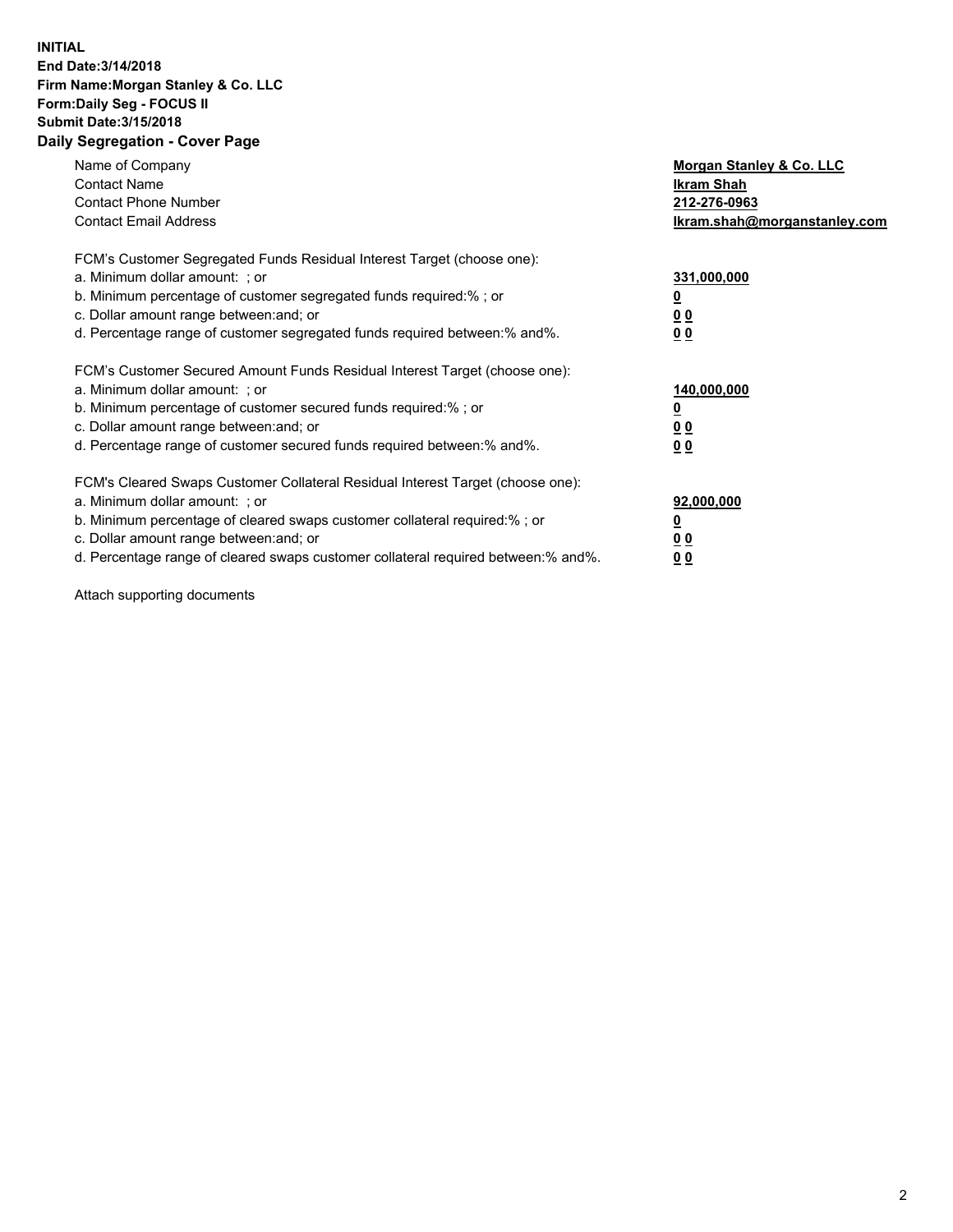## **INITIAL End Date:3/14/2018 Firm Name:Morgan Stanley & Co. LLC Form:Daily Seg - FOCUS II Submit Date:3/15/2018 Daily Segregation - Secured Amounts**

Foreign Futures and Foreign Options Secured Amounts Amount required to be set aside pursuant to law, rule or regulation of a foreign government or a rule of a self-regulatory organization authorized thereunder **0** [7305] 1. Net ledger balance - Foreign Futures and Foreign Option Trading - All Customers A. Cash **3,029,797,589** [7315] B. Securities (at market) **1,930,447,127** [7317] 2. Net unrealized profit (loss) in open futures contracts traded on a foreign board of trade **150,184,186** [7325] 3. Exchange traded options a. Market value of open option contracts purchased on a foreign board of trade **21,381,816** [7335] b. Market value of open contracts granted (sold) on a foreign board of trade **-22,277,583** [7337] 4. Net equity (deficit) (add lines 1. 2. and 3.) **5,109,533,135** [7345] 5. Account liquidating to a deficit and account with a debit balances - gross amount **47,431,311** [7351] Less: amount offset by customer owned securities **-47,335,300** [7352] **96,011** [7354] 6. Amount required to be set aside as the secured amount - Net Liquidating Equity Method (add lines 4 and 5) **5,109,629,146** [7355] 7. Greater of amount required to be set aside pursuant to foreign jurisdiction (above) or line 6. **5,109,629,146** [7360] FUNDS DEPOSITED IN SEPARATE REGULATION 30.7 ACCOUNTS 1. Cash in banks A. Banks located in the United States **277,575,831** [7500] B. Other banks qualified under Regulation 30.7 **689,173,692** [7520] **966,749,523** [7530] 2. Securities A. In safekeeping with banks located in the United States **268,424,834** [7540] B. In safekeeping with other banks qualified under Regulation 30.7 **0** [7560] **268,424,834** [7570] 3. Equities with registered futures commission merchants A. Cash **5,650,381** [7580] B. Securities **0** [7590] C. Unrealized gain (loss) on open futures contracts **-166,830** [7600] D. Value of long option contracts **0** [7610] E. Value of short option contracts **0** [7615] **5,483,551** [7620] 4. Amounts held by clearing organizations of foreign boards of trade A. Cash **0** [7640] B. Securities **0** [7650] C. Amount due to (from) clearing organization - daily variation **0** [7660] D. Value of long option contracts **0** [7670] E. Value of short option contracts **0** [7675] **0** [7680] 5. Amounts held by members of foreign boards of trade A. Cash **2,249,861,450** [7700] B. Securities **1,662,022,293** [7710] C. Unrealized gain (loss) on open futures contracts **150,351,017** [7720] D. Value of long option contracts **21,381,816** [7730] E. Value of short option contracts **-22,277,583** [7735] **4,061,338,993** [7740] 6. Amounts with other depositories designated by a foreign board of trade **0** [7760] 7. Segregated funds on hand **0** [7765] 8. Total funds in separate section 30.7 accounts **5,301,996,901** [7770] 9. Excess (deficiency) Set Aside for Secured Amount (subtract line 7 Secured Statement Page 1 from Line 8) **192,367,755** [7380] 10. Management Target Amount for Excess funds in separate section 30.7 accounts **140,000,000** [7780]

11. Excess (deficiency) funds in separate 30.7 accounts over (under) Management Target **52,367,755** [7785]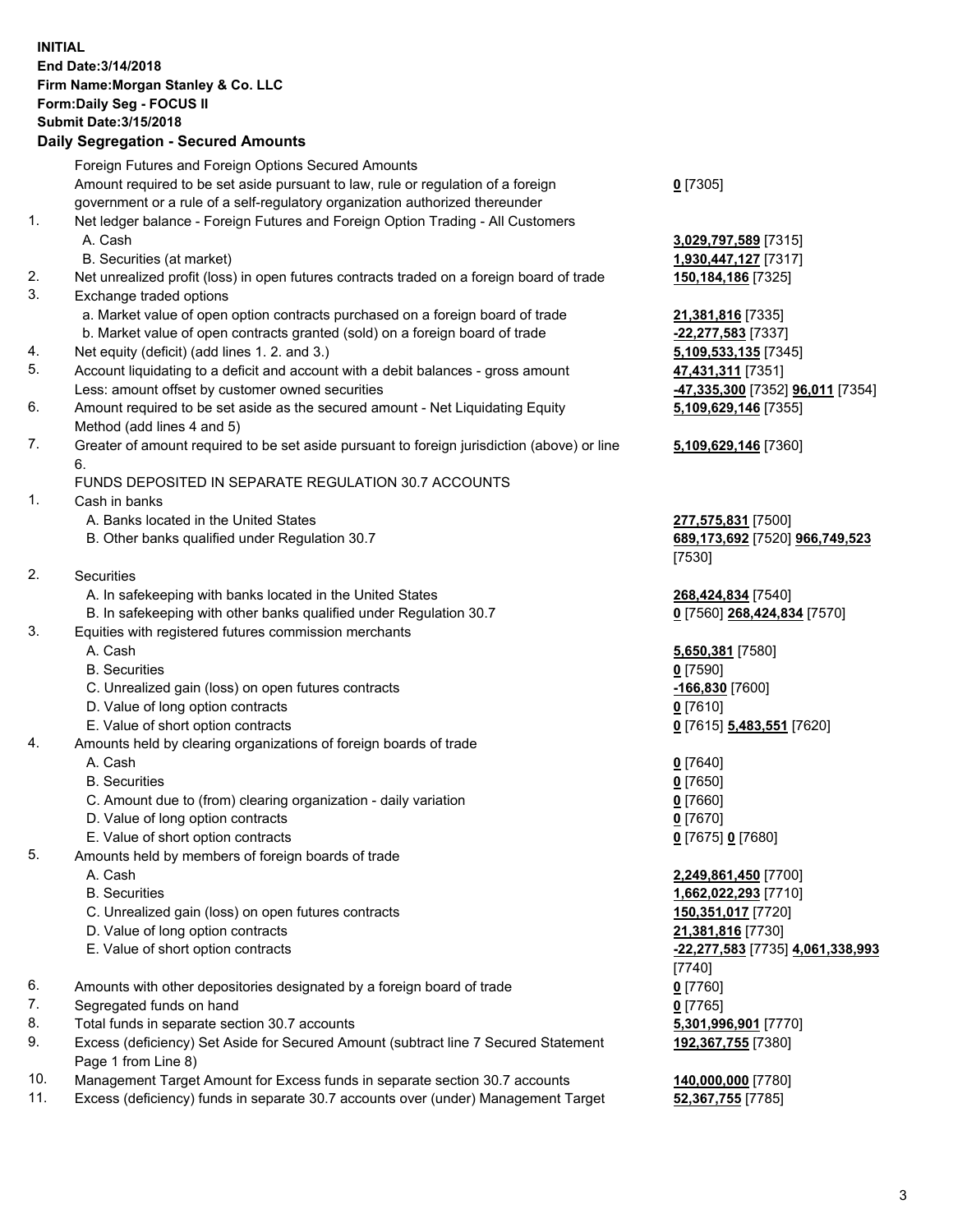**INITIAL End Date:3/14/2018 Firm Name:Morgan Stanley & Co. LLC Form:Daily Seg - FOCUS II Submit Date:3/15/2018 Daily Segregation - Segregation Statement** SEGREGATION REQUIREMENTS(Section 4d(2) of the CEAct) 1. Net ledger balance A. Cash **9,567,662,847** [7010] B. Securities (at market) **5,195,872,307** [7020] 2. Net unrealized profit (loss) in open futures contracts traded on a contract market **675,199,933** [7030] 3. Exchange traded options A. Add market value of open option contracts purchased on a contract market **419,333,989** [7032] B. Deduct market value of open option contracts granted (sold) on a contract market **-666,963,453** [7033] 4. Net equity (deficit) (add lines 1, 2 and 3) **15,191,105,623** [7040] 5. Accounts liquidating to a deficit and accounts with debit balances - gross amount **277,612,163** [7045] Less: amount offset by customer securities **-241,666,567** [7047] **35,945,596** [7050] 6. Amount required to be segregated (add lines 4 and 5) **15,227,051,219** [7060] FUNDS IN SEGREGATED ACCOUNTS 7. Deposited in segregated funds bank accounts A. Cash **4,120,733,081** [7070] B. Securities representing investments of customers' funds (at market) **0** [7080] C. Securities held for particular customers or option customers in lieu of cash (at market) **1,165,434,398** [7090] 8. Margins on deposit with derivatives clearing organizations of contract markets A. Cash **6,505,146,168** [7100] B. Securities representing investments of customers' funds (at market) **0** [7110] C. Securities held for particular customers or option customers in lieu of cash (at market) **4,030,437,909** [7120] 9. Net settlement from (to) derivatives clearing organizations of contract markets **31,130,077** [7130] 10. Exchange traded options A. Value of open long option contracts **419,333,989** [7132] B. Value of open short option contracts **-666,963,453** [7133] 11. Net equities with other FCMs A. Net liquidating equity **3,020,154** [7140] B. Securities representing investments of customers' funds (at market) **0** [7160] C. Securities held for particular customers or option customers in lieu of cash (at market) **0** [7170] 12. Segregated funds on hand **0** [7150] 13. Total amount in segregation (add lines 7 through 12) **15,608,272,323** [7180] 14. Excess (deficiency) funds in segregation (subtract line 6 from line 13) **381,221,104** [7190]

- 15. Management Target Amount for Excess funds in segregation **331,000,000** [7194]
- 16. Excess (deficiency) funds in segregation over (under) Management Target Amount Excess

**50,221,104** [7198]